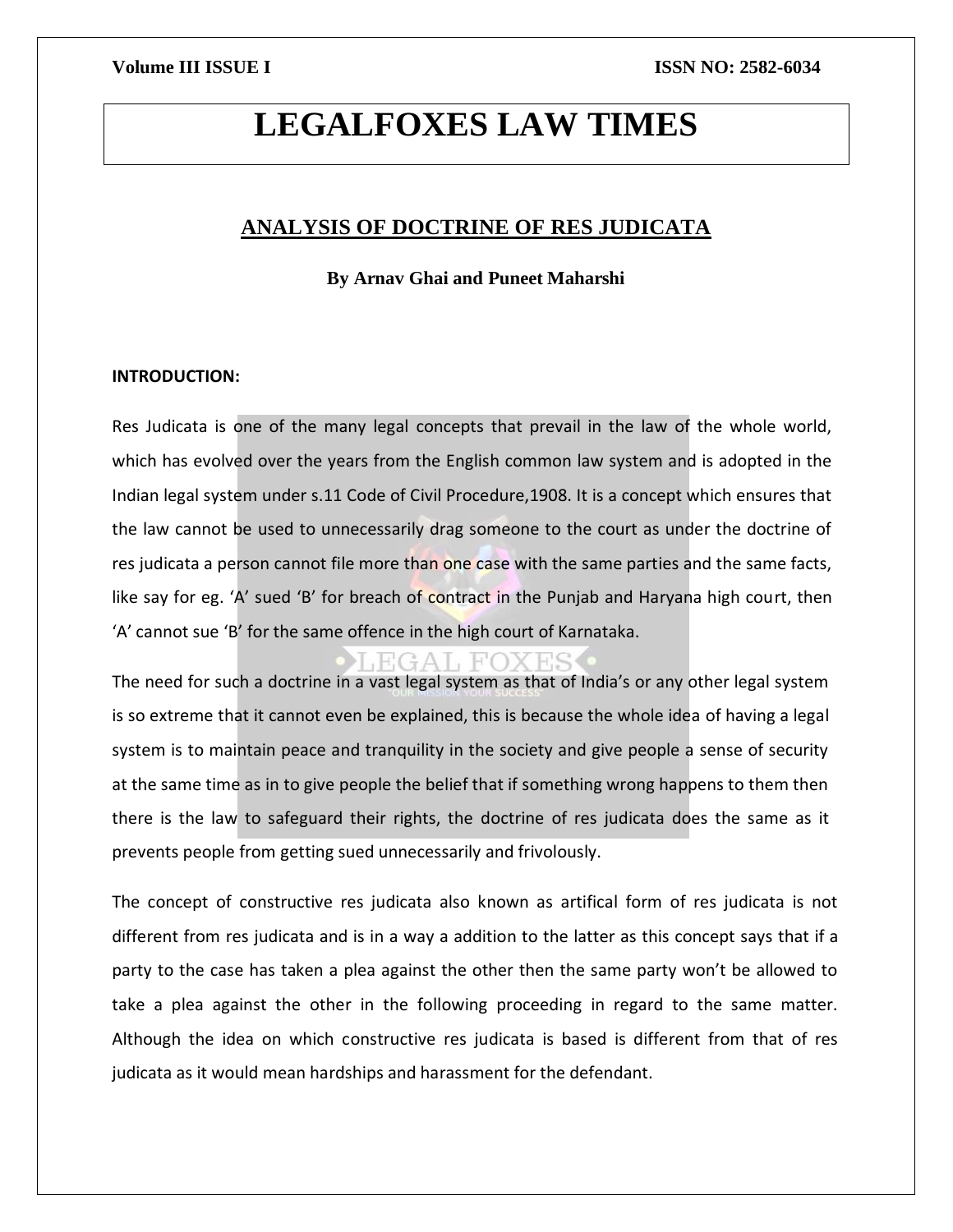#### **Relevance of Res Judicata:**

This concept has been a deciding point in many cases and the importance of it can only be understood by way of case laws as this concept provides a more practical application in real life cases and not just the philosophy in law, as in the case of *State of Uttar Pradesh v. NawabHussain<sup>1</sup>* there was a officer who was suspended from the post of deputy inspector general ofpolice and the same person filed a writ in high court with an objective to challenge the suspension. He claimed to not be given a fair chance to explain himself and be heard, later this argument was turned down by the court and the appeal was dismissed then he filed another plea claiming it to be something else but the objective of the plea was same and was relevant to the same facts in the plea filed earlier and the argument raised was that he was appointed by the I.G.P. so there was no right to suspend him, this case went to the supreme court and it held that this case was barred by constructive res judicata as the argument raised in the second plea could have also been raised earlier and it wasn't something new but nothing more than twisting of facts to make the plea heard again on which the court has already ruled.

### **Pre – Requisites of Res- Judicata-**

There are largely four pre requisites for res judicata, which are:

- 1) There should be a final judgement in the case.
- 2) The claims raised in the first and the second appeal must be the same.
- 3) The parties involved in the second appeal must be the same as those in the first one.

<sup>1</sup> 1977 AIR 1680

 $\overline{a}$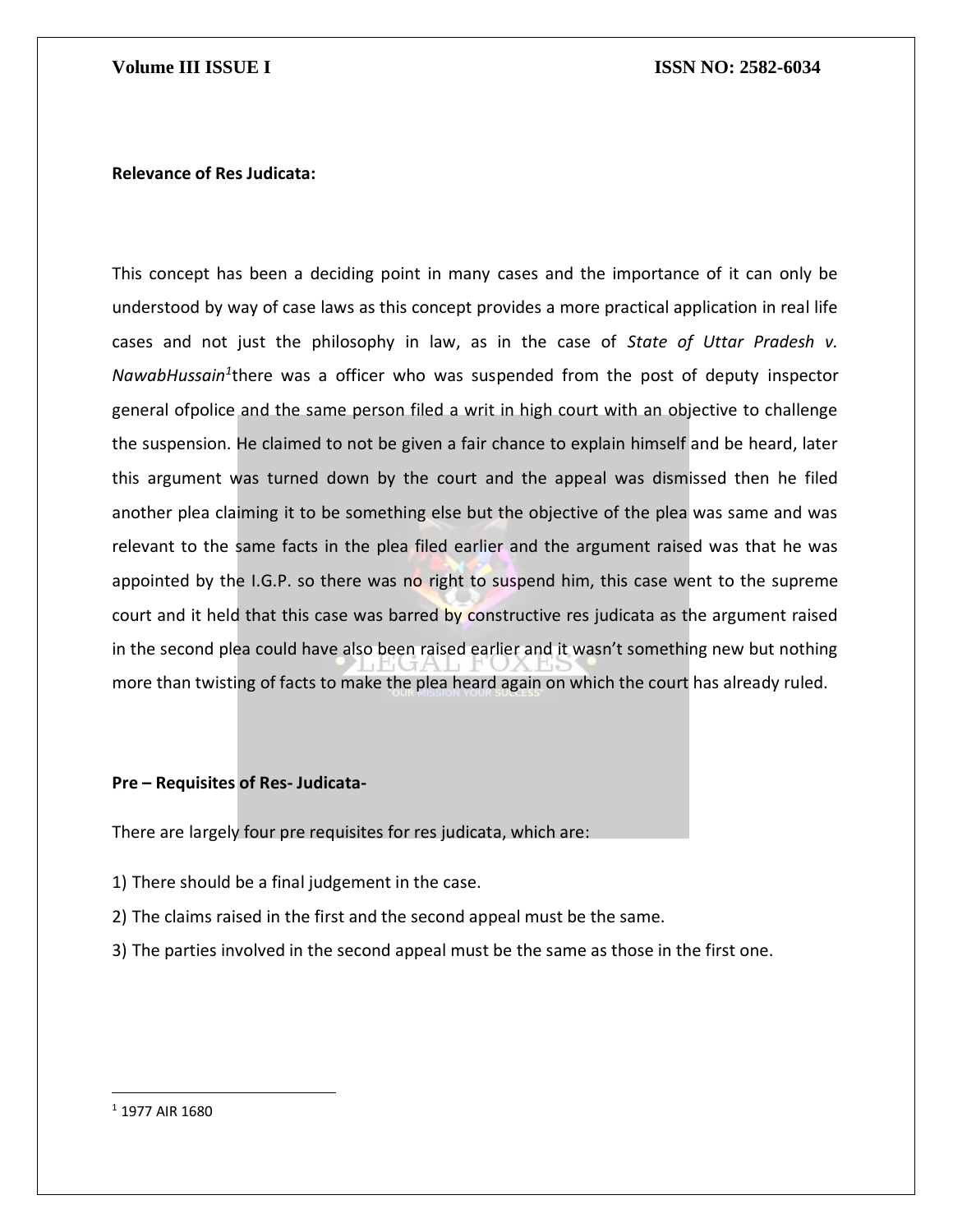These pre requisites are crucial to the understanding of res judicata as it is a concept which can be misunderstood, as in there is a vast possibility of one thinking that res judicata will aply to a case, whereas in reality it would not.

The principle of res judicata has evolved over the and many judges have had many interesting takes on the doctrine, like hon'be justice Das Gupta said in the case of *Satyadhan*  Ghoshal v.Deoranjan Deb<sup>2</sup>that the doctrine of res judicata is largely based in giving finality to thejudgement judicial decisions.

To sum up, the main objective of res judicata is to ensure that nobody gets sued in the court of law again and again for the same thing on which either the case is decided or the hearing is going on, this concept averts the situations where a person is needlessly sued for the same offence by filing multiple suits and it also reduces the burden which is on the court as it helps dismiss cases at first which are filed for a previously judged case or in relation to any other case.

#### **Scope of Res Judicata**

## **OLEGAL FOXES**

The scope of Res Judicata has been decided in the case law of *Gulam Abbas vs State of U.P<sup>3</sup> ,* in this factual scenario, the court made the rules as evidence as a plea of an issue already tries in an earlier case. The one thing that judges find it difficult while applying the principles of Res Judicata would be the scope of an earlier judgement. Sometimes it maybe the case of a part of lawsuit being affected , such as for instance a single claim being removed from complaint, or a single issue removed from the facts in a newer trial. The principles of Res Judicata are known to have a wider application than just the section 11 of the CPC, even a matter which maybe held to be covered under agriculture relief act for that matter might be covered under the principles of Res Judicata , as even though the matter may not be under the purview of the sections of Res Judicata , but still might be under it. In the case law of *Satyadhyan Ghosal vs* 

<sup>2</sup>1960 AIR 941 31981 AIR 2198

 $\overline{\phantom{a}}$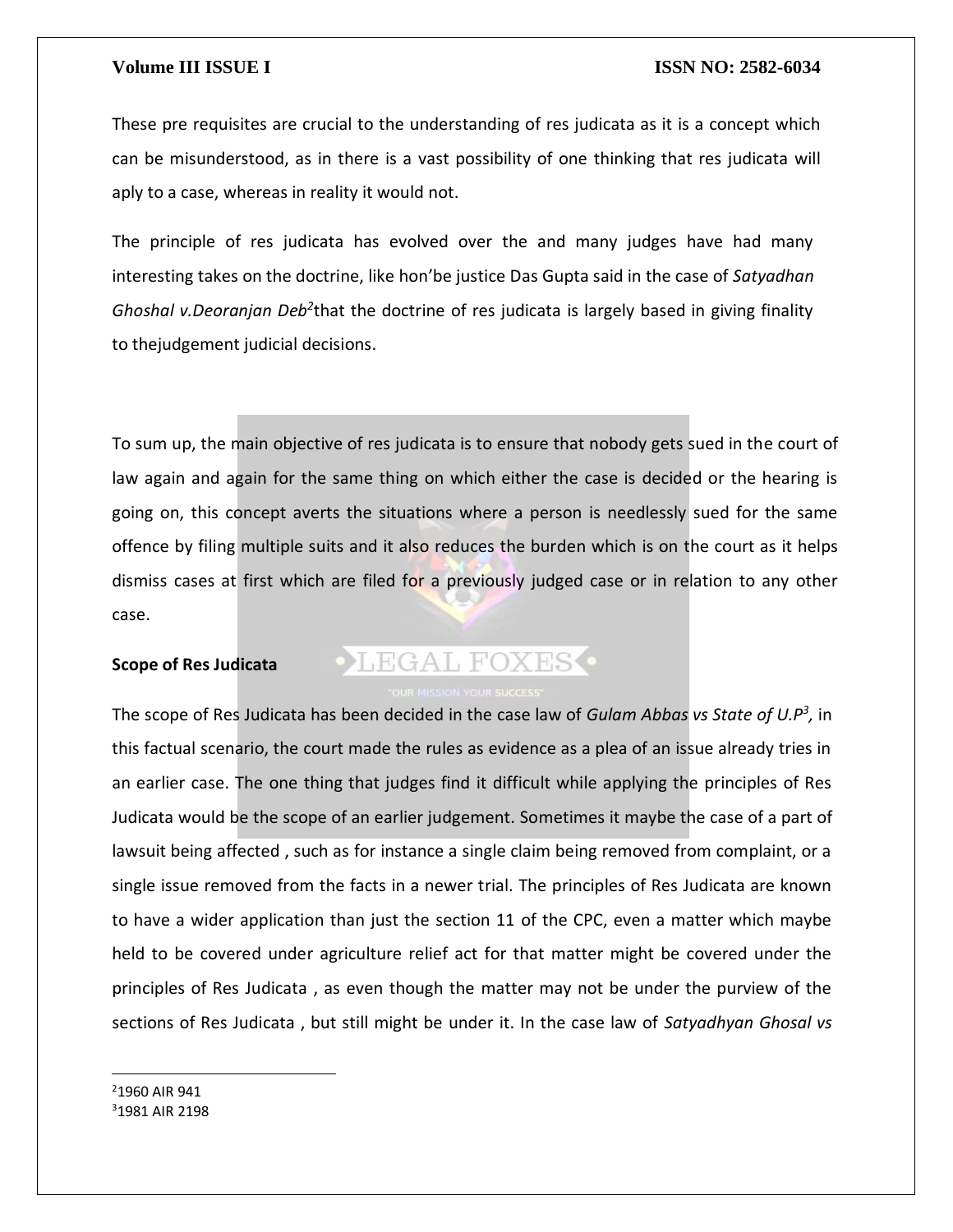Smt. DeorajinDebi<sup>4</sup>, wherein it was held that the principle of Res Judicata was applicable in the same suit at different stages based on the findings of this case.

### **Can Res Judicata be Waived**

In the case law of *P.C Ray and Company Private Limited vs Union of India<sup>5</sup> ,* it was decided that the doctrine of Res Judicata can be waived by a party to a particular proceeding. If in a particular factual scenario , the plaintiff or defendant does not raise the doctrine of res judicat. For defense , it will be waived. The res judicate as a principle belongs to both the parties of a case , they have the right to exercise it any time they want. While as the court , might decline the use of res judicata , just on the basis that it was mot properly raised when the court proceedings were happening.

### **How Res Judicata can be Defeated**

For the doctrine of Res judicata to apply to a particular case, it is very necessary that the conditions, that are essential for the doctrine should be met such as the suit which is followed or being succeeded should be on the similar cause of action as the original suit. When a party decides to fie suit , on reasonable grounds for the matter of Public interest litigation , it can bee seen as the defeat of the doctrine as the same cannot be extended. As there is no Mala fide intention behind filing of the PIL.

#### **Res Judicata as concept under Administrative Law**

Administrative law, is a form of regulatory law that can bee seen dealing with structure, power , function of the bodies of the administration . It derives power to make or amend rules from the government itself . It can be applied to all the government related bodies such as public offices and agencies, it is also recognized as a public law branch. The basic principle on which the administrative law functions is that no person can be deprived of his or her right to be heard in a particular case , he or she cannot be the judge in their own case. Res judicata is like a working principle and comes under the purview of administrative law.

<sup>4</sup>1960 AIR 941 5AIR 1971 Cal 512

 $\overline{\phantom{a}}$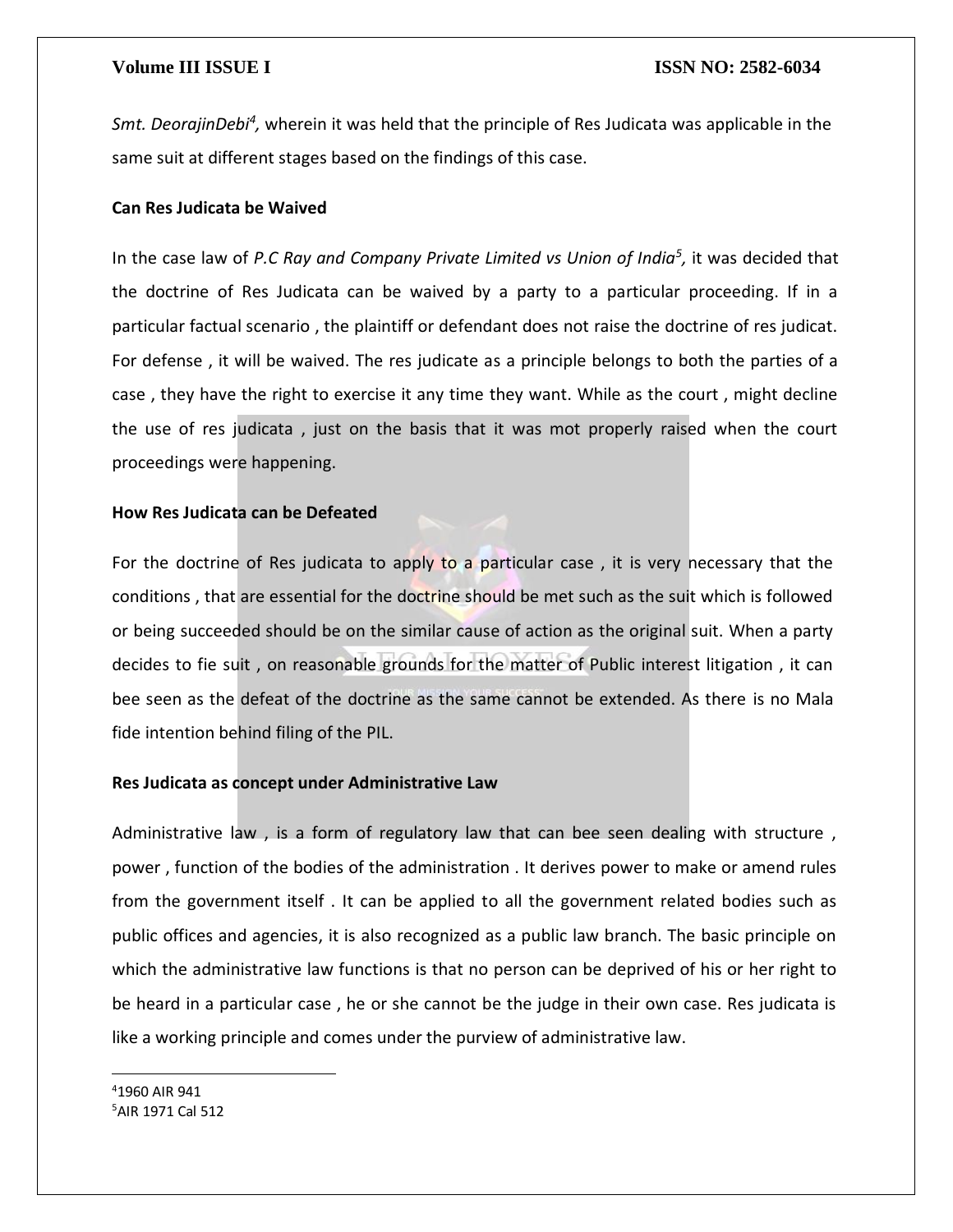#### **Criticism to Res Judicata**

Res Judicata as a doctrine can be applied to the legal judgement, that are believed to be contrary to the law in general, can be used repeatedly for longer time period and this has a effect on judgement , when another trial for the same suit happens. Res judicata as a doctrine has an effect on the efficient working of the legal system for instance , a particular case is set aside by the court of law, on some specific grounds but after that if the principle of technical res judicata applies to it , it will not be justifiable at all. The principle of res judicata provides for the problem of overlapping of the judgement or cases, as there is less chance left to litigate or actually solve the issues at hand.

#### **Some Important Cases of Res Judicata in India**

### *Daryao vs State of Uttar Pradesh<sup>6</sup>*–

In the particular factual scenario it was held that doctrine ofres judicata is a universal principle , the supreme court valued the doctrine and gave it the recognition by placing it on a higher pedestal. In the particular case it was seen that the petitioner filed suit under article 226 of the constitution , suit was dismissed, then again the petitioners appealed as regarding article 32 of the constitution , it was a kind of objection that the doctrine of res judicata would apply in the given situation by taking the earlier case of high court as precedent , it was again dismissed by the supreme court. The court in this particular case gave the ruling that the doctrine of res judicata when a petition is filed as regarding the article 32 of the constitution.

### *Devilal Modi vs Sales Tax Officer<sup>7</sup>*

in another important case of the doctrine of res judicata, thevalidity of an order, was challenged as per article 226 of the constitution. The request was dismissed on the basis of

<sup>6</sup>1961 AIR 1457 71965 AIR 1150

 $\overline{\phantom{a}}$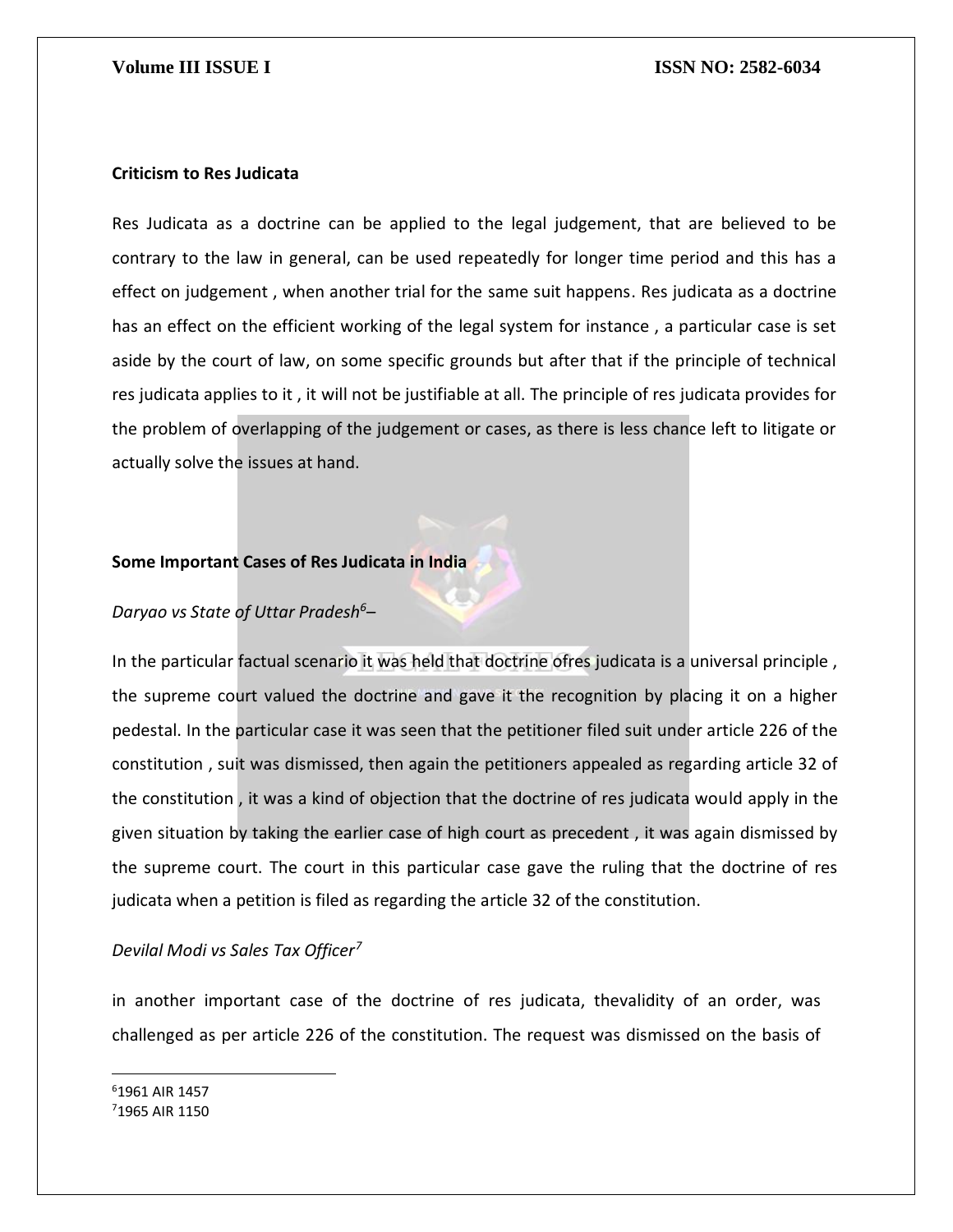merits. The supreme court rejected the plea on similar arguments. Another petition was filed under the high court and was rejected again . the supreme court then ruled out that the petition is barred of doctrine of res judicata.

#### *Avtar singh vs Jagjitsingh<sup>8</sup>*

In this particular factual scenario , a civil suit was filed in the court of law , where there was a problem arising as related to arbitration of the court. The problem raised was accepted and the complaint was returned to the plaintiff for the purpose of presentation. When the revenue court was approached it did not have the adequate jurisdiction on the matter. After that a civil suit for the same matter , but it was decided ultimately that it being barred by the doctrine of Res Judicata.

#### **Section 11 and Constructive Res Judicata-**

It is in the benefit of justice that a party to a suit must bring forward all aspects of its case in regards of the matter in the suit. The matter, both, substantially and directly in question may be in issue either actually or constructively. Both of these matters constitute to res judicata if only the same were an issue in the first suit and the same is also an issue in the consequent or subsequent suit. Therefore, if there was a matter which might have been highlighted or raised in front of the court, by the plaintiff, in the first suit but is not raised by plaintiff there he/she shall be prohibited from raising the similar question in the consequent or the subsequent suit amongst the same parties.

#### Section 11 of the Code of Civil Procedure

*"Res judicata- No Court shall try any suit or issue in which the matter directly and substantiallyin issue has been directly and substantially in issue in a former suit between the same parties, or between parties under whom they or any of them claim, litigating under the* 

81979 AIR 1911

 $\overline{a}$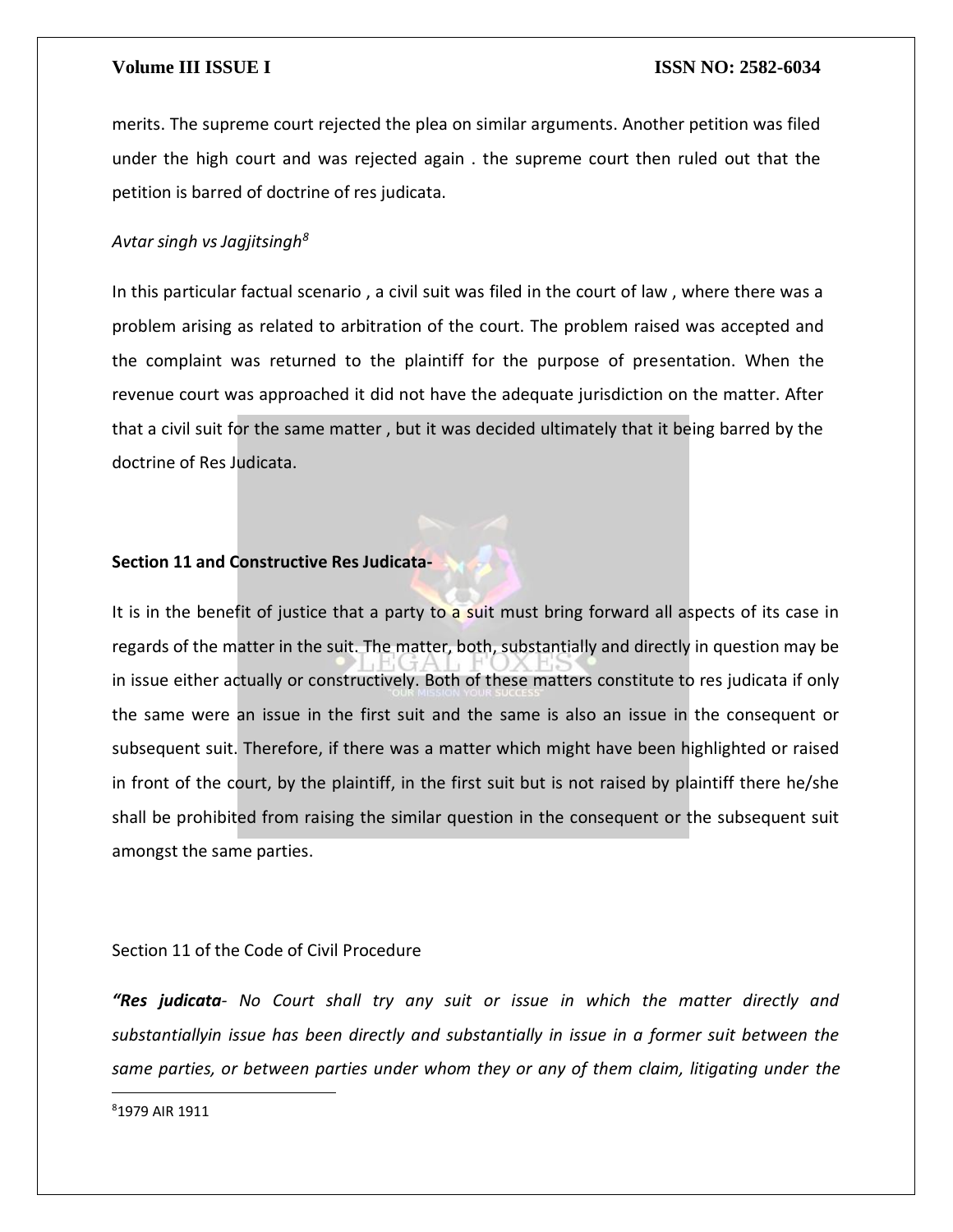*same title, in a Court competent to try such subsequent suit or the suit in which such issue has been subsequently raised, and has been heard and finally decided by such Court."<sup>9</sup>*

Explanation IV to Section 11 of the Code of Civil Procedure is the one where the idea and concept of Constructive Res Judicata is discussed as well as elaborated.

*"Explanation IV.-Any matter which might and ought to have been made ground of defence or attack in such former suit shall be deemed to have been a matter directly and substantially in issue in such suit."<sup>10</sup>*

Explanation IV to Section 11, essentially talks about the point or matter which would have or could have been a ground of either defence or attack and might have been brought in the sight of the court in the prior suit, that particular point or matter cannot be brought up in front of the court in any subsequent suit.

### **Relevant Case Laws-**



<sup>9</sup>Code of Civil Procedure, 1908  $10$ Ibid <sup>11</sup>AIR 1986 SC 391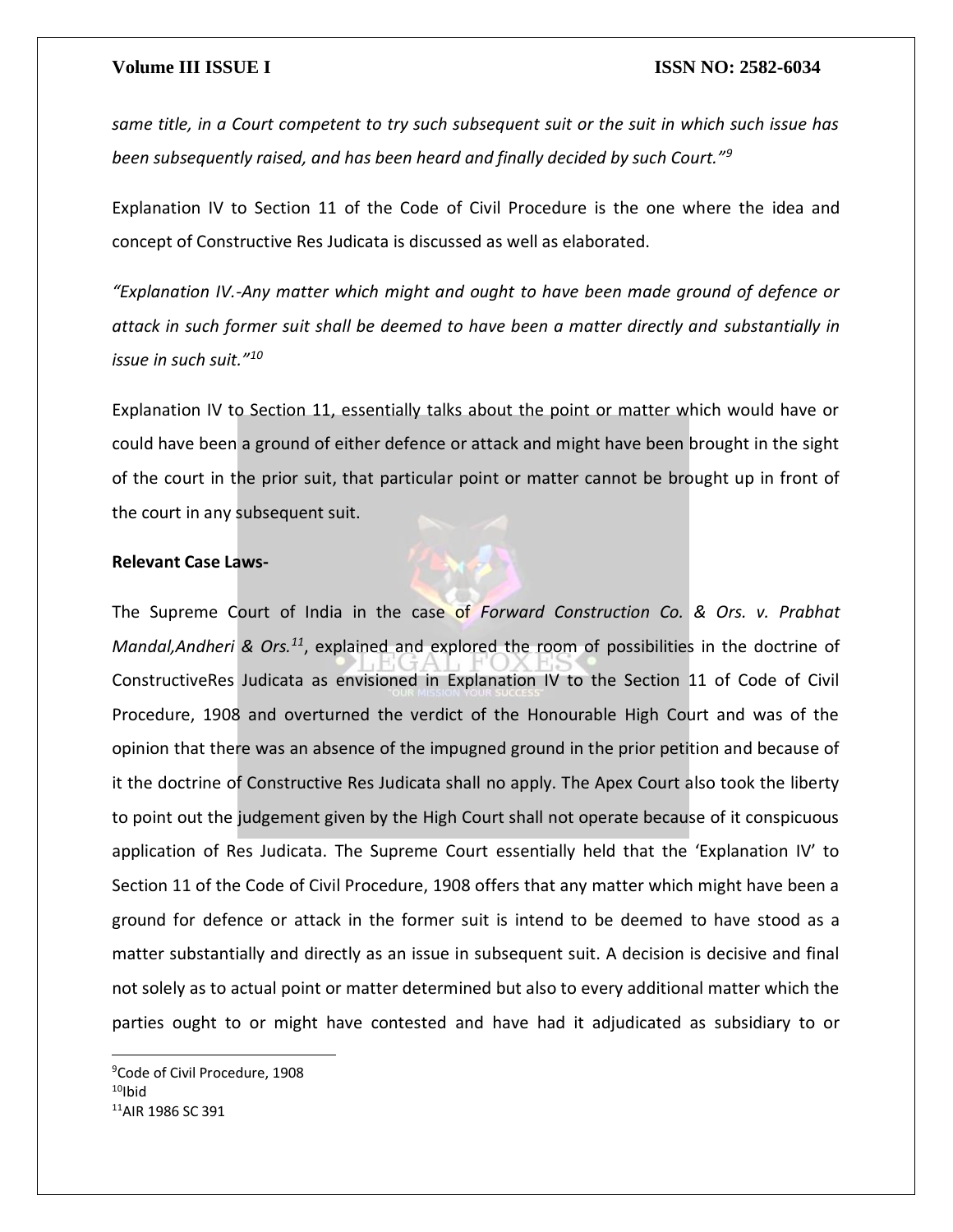fundamentally connected with the primary subject or question of the litigation and every other matter coming inside the periphery of the genuine purview of the main action both in regard of the matters of defence or claim.The principle fundamental to Explanation IV is that 'where the parties to the suit, have had a chance or an opportunity of contradicting and challenging a matter that must be taken to be the similar thing as if the original matter had been actually refuted and decided.

In the case of *State of U.P. V. Nawab Hussain<sup>12</sup>*, a sub-inspector of police force was dismissed and fired from his service by the Deputy Inspector General of Police. The fired sub-inspector contested the order of dismissal of himself. He filed a writ petition in the Honourable High court of Uttar Pradesh, on the fundamental ground that he was not awarded a reasonable chance of being perceived and heard before the passing the order of his dismissal. The argument was, nevertheless, negated and the petition was dismissed in the High Court. He, after that, filed a suit in the Appellate Court against the impugned dismissal order and further raised an additional argument that because he was appointed by the Inspector General of Police, the Deputy Inspector General had no authority to dismiss him from his post. The state in reply contended that the suit filed is inadmissible as it is barred by the fundamental principle of Constructive Res Judicata. The trial court as well as the appellate court and the Honourable High Court gave the decision in the favour of the dismissed officer and stated that the suit filed by the officer was not barred, but the SupremeCourt of India was of the opinion that since the argument relating to his appointment was within the knowledge of the dismissed sub inspector and it could have been contested in the first writ petition. Therefore the suit is barred by the doctrine of Constructive Res Judicata.

### **Conclusion-**

The fundamental principle of the doctrine of Constructive Res Judicata could be understood as a radical idea that checks and limits either parties to the suit, to "move the clock back" throughout the pendency of the court proceedings. The scope of Constructive res judicata is open wide and with a lot to explore and it includes Public Interest Litigations(PIL) as well. This

12AIR 1977 SC 1680

 $\overline{a}$